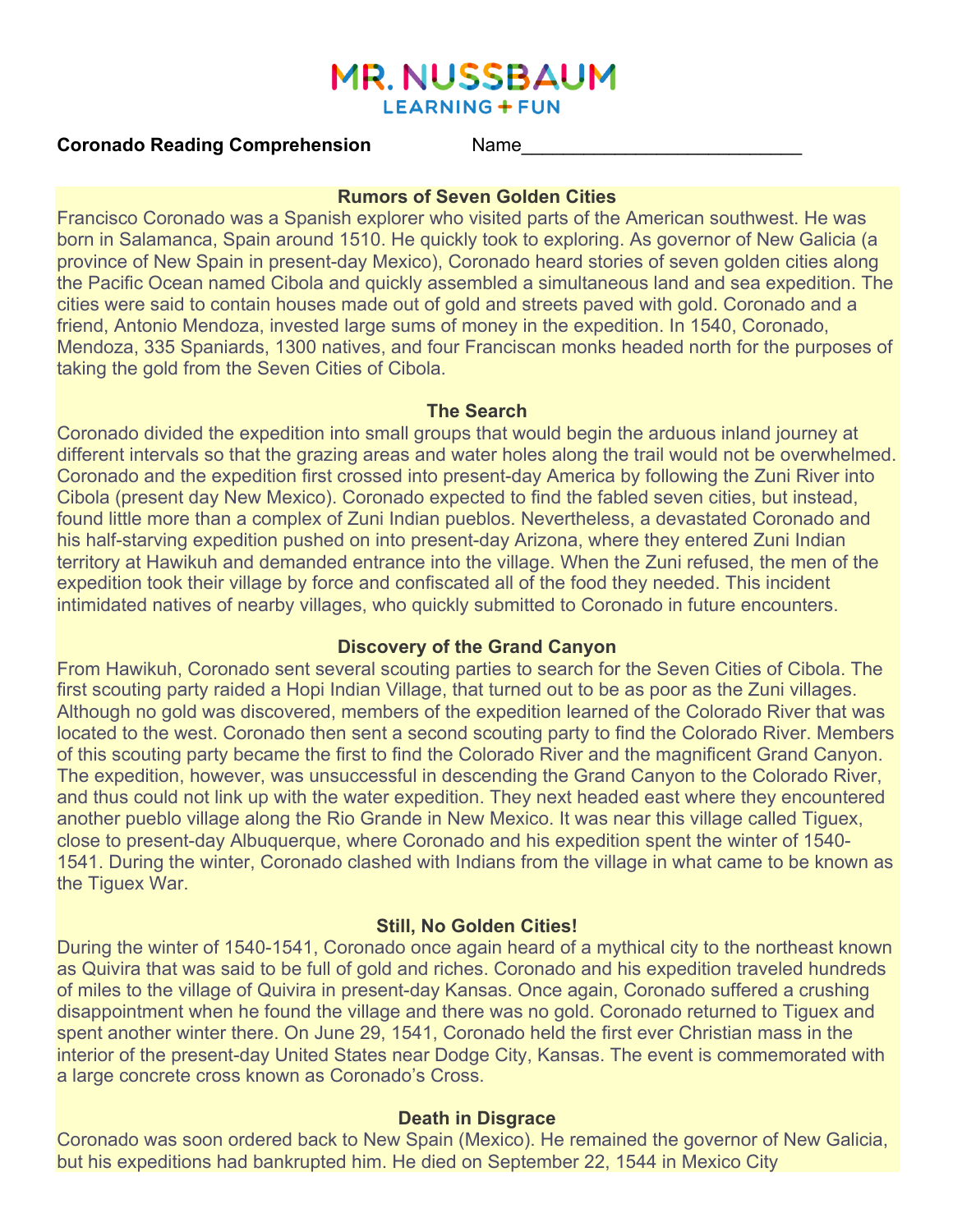## **1. What is explained in the first paragraph?**

- A. Coronado's determination to take the gold in the Seven Cities of Cibola
- B. Coronado's struggle to find the Seven Cities of Cibola
- C. How Coronado was elected as governor of New Galicia
- D. Coronado's adventures before 1540
- **2. Why did Coronado divide his expedition to begin the inland journey at different times?** 
	- A. To confuse natives in the area
	- B. To have a better chance of finding gold
	- C. To make sure the animals would have food and water
	- D. To make sure his expedition did not starve
- **3. Which best describes how Coronado and the expedition felt after following the Zuni River to Cibola?**
	- A. Bitterly disappointed
	- B. Somewhat disappointed
	- C. Excited and enthusiastic
	- D. Hopeful and rested

## **4. After Coronado's expedition took Hawikuh by force…**

- A. other native groups began building defenses.
- B. his men were unable to procure food and supplies they needed.
- C. other native groups were scared and gave the expedition what it asked for.
- D. the expedition was finally able to collect some gold.

## **5. Coronado and his expedition…**

- A. are credited with discovering the Colorado River and Grand Canyon.
- B. found gold and riches in the village of Tiguex.
- C. held the first Christian mass in present-day New Mexico.
- D. failed to find the Seven Cities of Cibola but did find the riches of Quivira.

# **6. Following his expeditions in the New World, Coronado was…**

- A. poor
- B. wealthy
- C. removed as governor of New Galicia
- D. making plans for new expeditions